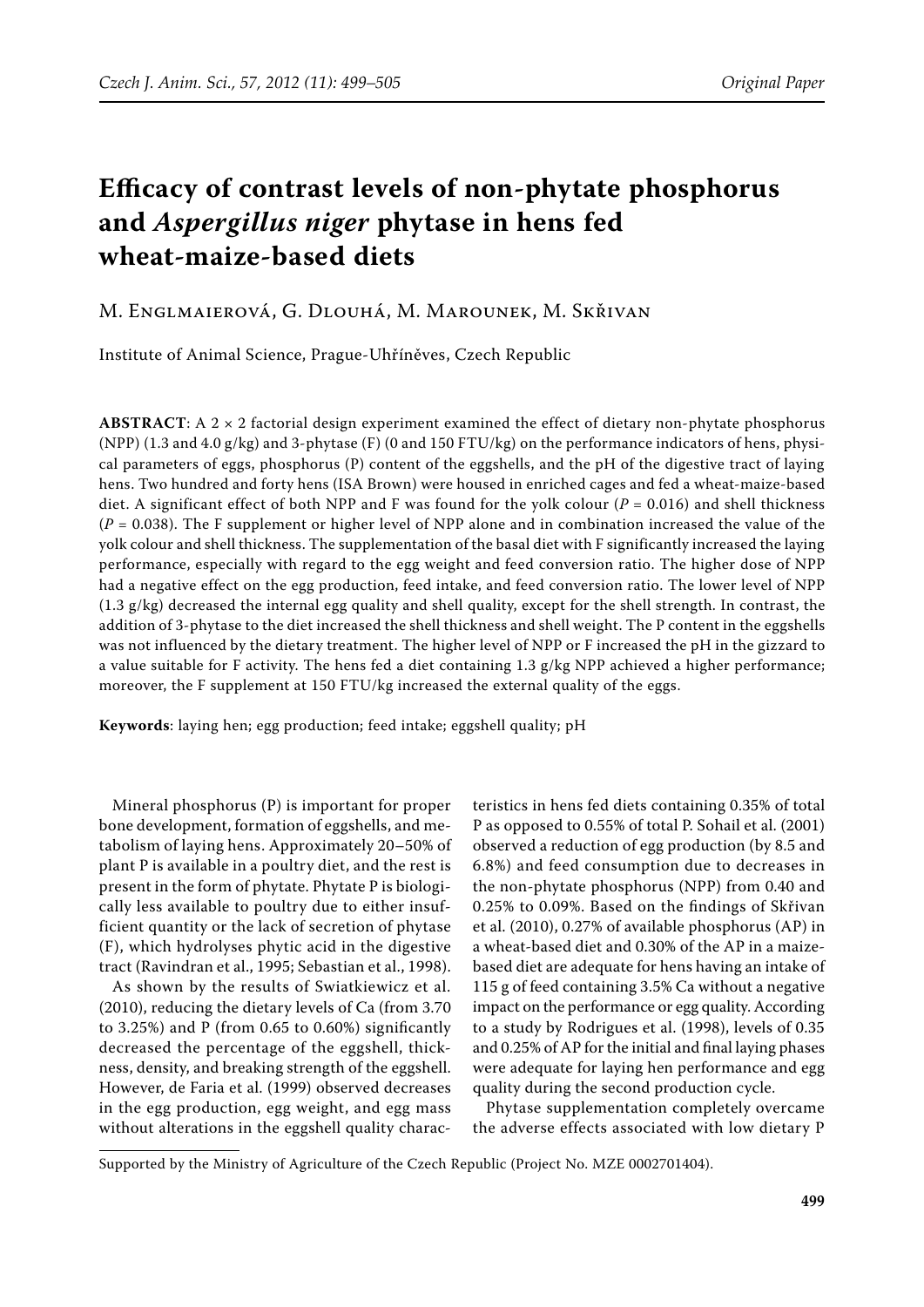and significantly reduced the impact of low dietary Ca on hen performance (Gordon and Roland, 1998). Furthermore, F improved bioavailability of Ca and eggshell quality at the marginal Ca level of 3.4% (Sohail and Roland, 2000). Keshavarz (2000) reported that F significantly increased phytate P retention by approximately 15%. The daily total P excretion was by 34−47% lesser for hens fed the lowest NPP levels using F than for the unsupplemented phytase control group. Supplementing F can improve the digestibility of P, Ca, and amino acids in layers fed corn-, soybean-, and by-product-based diets (Liu et al., 2007). Exogenous F are predominantly active under acid pH conditions, such as in the fore-stomach (crop, proventriculus, and gizzard) of poultry (Selle and Ravindran, 2007). Rather than adding high levels of inorganic P to layer diets, the safety margin currently included in the recommended dietary specifications could be provided by the addition of F. This addition would reduce the negative environmental effects of intensive poultry production that are associated with P excretion (Silversides and Hruby, 2009).

The objective of this study was to evaluate the effect of low 3-phytase supplementation into a diet consisting of a balanced representation of wheat and maize with different concentrations of NPP (1.3 or 4.0 g/kg) on the performance and pH values in the digestive tract of laying hens and the quality characteristics of the eggs. The same proportion of wheat and maize corrected the contrasting effect of the high or low activity of endogenous F in these two components.

## **MATERIAL AND METHODS**

A total of 240 hens (ISA Brown) at 44 weeks of age were randomly assigned to 4 dietary treatments with 6 replicate cages (10 hens per cage). The hens were housed in the same air-conditioned facility in three-floor enriched cages. The cages were equipped with a nest box, perch (150 cm), dust bath, and the equipment for the abrasion of claws, conforming to the European Union Council Directive 1999/74/EC (1999). The cage provided 7560  $\text{cm}^2$  of floor area without the nest, 120  $\text{cm}$  of feeder, and 3 nipple water dispensers. The room temperature was maintained at 20–22°C. The daily photoperiod consisted of 16 h of light and 8 h of darkness. The light intensity was approximately 10 lx in the central storey. The protocol was ap-

proved by the Ethical Committee of the Institute of Animal Science. A  $2 \times 2$  full factorial design comprising 2 non-phytate phosphorus (NPP) levels  $(1.3$  and  $4.0$  g/kg) and 2 phytase  $(F)$  levels  $(0 \text{ and } 1.3)$ 150 phytase units (FTU)/kg) was used. Natuphos® (BASF, Ludwigshafen, Germany), a preparation of 3-phytase (EC 3.1.3.8) produced by *Aspergillus niger*, was chosen as the source of the F. The ingredients and nutrient composition of the wheatmaize-based diets are listed in Table 1. All of the diets contained (per kg): approximately 11.5 MJ of apparent metabolizable energy ( $AME<sub>N</sub>$ ), 165 g of crude protein, and 35 g of Ca. Calculations of the dietary NPP content were made using standard values (National Research Council, 1994). Fine- (0.09– 0.50 mm) and coarse-grained (1.00–2.00 mm) limestone was supplied at a ratio of 65 : 35. Feed and fresh water were supplied *ad libitum*. The experiment lasted for 12 weeks.

Phytase activity of the feed was determined as described by Eeckhout and De Paepe (1994). Phytate P in feeds was determined by a capillary isotachophoretic method (Dušková et al., 2001).

The number of eggs and hens and their health status were monitored daily. The hen-day egg production and feed intake were calculated weekly on a per cage basis.

For the physical parameter determination, eggs were collected in the  $47<sup>th</sup>$ ,  $52<sup>nd</sup>$ , and  $55<sup>th</sup>$  week of the hens' age, and a total of 549 eggs were analyzed. Moreover, the egg weight was determined once a week. The albumen, yolk, and shell percentage was determined using the individual weight of each egg and weight of its components. The shell weight was assessed after drying at 105°C. The albumen and yolk height was measured using a digital micrometer head IP54 (Swiss Precision Instruments, Inc., Garden Grove, USA). Haugh units (HU) were calculated as indicated by Haugh (1937). The shell breaking strength and shell deformation were determined on the vertical axis using an Instron 3360 apparatus (Instron, Canton, USA). The shell thickness (values from the sharp and blunt end and equator and the average of these 3 values) after removing the shell membranes was evaluated using the micrometer. The egg shell index was calculated after Ahmed et al. (2005) as:

$$
SI = (SW/S) \times 100
$$

where:

SW = shell weight

S = shell surface calculated as  $S = 4.68 \times$  egg weight (EW)<sup>2/3</sup>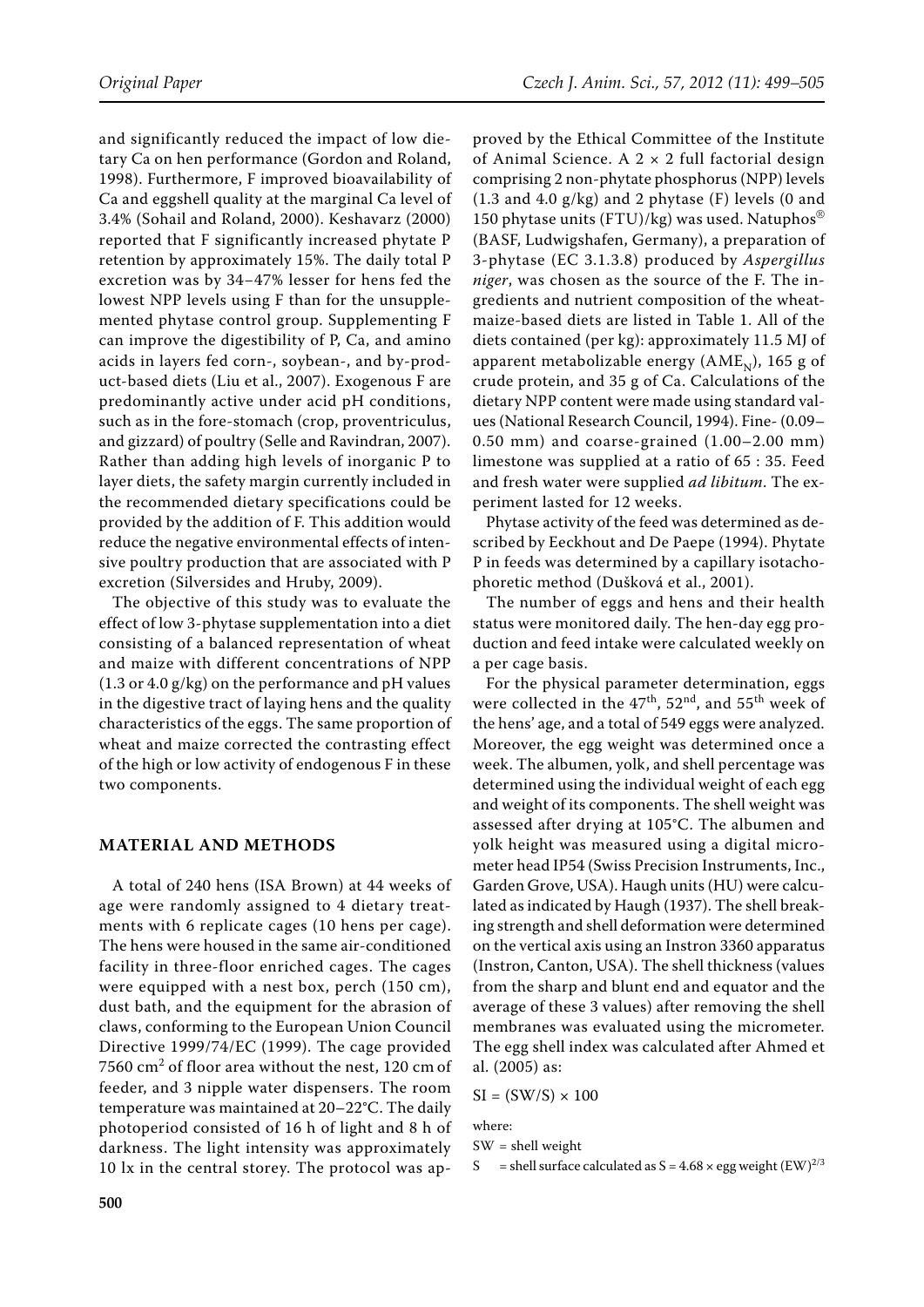The formula for the albumen index is  $AI = \{al - b\}$ bumen height/[(long diameter of albumen + short diameter of albumen)/2]}  $\times$  100. The yolk index was calculated as  $YI = (yolk height/yolk diameter) \times 100$ .

The colour of the yolk was measured using the DSM Yolk Colour Fan (DSM Nutritional Products, Basel, Switzerland).

Analyses of the P content of the eggshells were conducted twice during the experiment in the 48<sup>th</sup> and 53rd week of age of the hens; a total of 384 eggs were analyzed (4 eggs per sample; 4 treatments;  $n = 24$ ). Dry samples of the eggshells were ashed at 550°C. The total P in the dried eggshells and in feeds was assayed using a vanadate-molybdate reagent (AOAC, 2005; method 965.17). The calcium content in the diet was determined by atomic absorption spectrometry performed using a Solar M6 instrument (TJA Solutions, Cambridge, UK).

At the end of the experiment, eight hens from each treatment were slaughtered using the equipment for the euthanasia of poultry  $(CO<sub>2</sub>-based$ device) Anieut G.d. (Hena s.r.o., Miličín, Czech Republic). The digestive tract was removed, and the pH in segments such as the crop, gizzard, and small intestine was immediately measured using a pH meter 3520 (Jenway, Staffordshire, UK).

The resulting values of the experiment with a  $2 \times 2$  full factorial design were analyzed using Two-Way Analysis of Variance (ANOVA) with the General Linear Models (GLM) Procedure of SAS (Statistical Analysis System, Verison 8.2, 2003). The main effects were the concentration of non-phytate phosphorus (NPP), phytase supplementation (F), and the interaction between these two factors (NPP  $\times$  F). All of the differences were considered significant at  $P < 0.05$  . The results in the tables are presented as the mean and standard error of the mean (SEM).

## **RESULTS**

Low NPP and high NPP diet contained nonphytate P at 1.4 and 3.7 g/kg, respectively (Table 1). Phytase activity of the feed showed an average of 281 FTU/kg in non-supplemented diets and 397 FTU/kg in diets supplemented with 150 FTU.

The results regarding the performance of the hens are provided in Table 2. The reduction of NPP in the diet resulted in an increased egg production and decreased feed intake per egg, feed conversion ratio, and egg weight. Moreover, the addition of F

Table 1. Ingredients and chemical composition of the used diets

| Ingredient (g/kg)                   | Low NPP <sup>1</sup> | High NPP <sup>1</sup> |  |  |  |  |  |
|-------------------------------------|----------------------|-----------------------|--|--|--|--|--|
| Wheat                               | 314.4                | 310                   |  |  |  |  |  |
| Maize                               | 317                  | 315.7                 |  |  |  |  |  |
| Wheat bran                          | 20                   | 20                    |  |  |  |  |  |
| Soybean meal                        | 210                  | 210                   |  |  |  |  |  |
| Lucerne meal                        | 20                   | 20                    |  |  |  |  |  |
| Rapeseed oil                        | 25                   | 25                    |  |  |  |  |  |
| Dicalcium phosphate                 | 0.8                  | 18.5                  |  |  |  |  |  |
| Sodium chloride                     | $\overline{2}$       | $\overline{2}$        |  |  |  |  |  |
| Limestone                           | 84                   | 72                    |  |  |  |  |  |
| L-Lysine                            | 0.6                  | 0.6                   |  |  |  |  |  |
| DL-Methionine                       | 1.2                  | 1.2                   |  |  |  |  |  |
| Vitamin-mineral premix <sup>2</sup> | 5                    | 5                     |  |  |  |  |  |
| Analyzed nutrient contents (g/kg)   |                      |                       |  |  |  |  |  |
| Dry matter                          | 89.2                 | 89.1                  |  |  |  |  |  |
| $AMEN$ (MJ/kg)                      | 11.5                 | 11.4                  |  |  |  |  |  |
| Crude protein                       | 165.8                | 165.2                 |  |  |  |  |  |
| Calcium                             | 35.4                 | 35.3                  |  |  |  |  |  |
| Total phosphorus                    | 3.8                  | 7.2                   |  |  |  |  |  |
| NPP (calculated)                    | 1.3                  | 4.0                   |  |  |  |  |  |
| <b>NPP</b>                          | 1.4                  | 3.7                   |  |  |  |  |  |

 $AME<sub>N</sub>$  = apparent metabolisable energy, NPP = non-phytate phosphorus

1 levels of NPP in the diet; other experimental diets were supplemented with 150 FTU/kg of phytase

<sup>2</sup>Vitamin-mineral premix provided per kg of diet: 3.0 mg retinylacetate, 3000 IU vitamin  $D_3$ , 30 mg vitamin E, 25 mg niacin, 8 mg Ca pantothenate, 2.0 mg thiamine, 5 mg riboflavin, 4 mg pyridoxine, 0.5 mg folic acid, 0.075 mg biotin, 0.01 mg cobalamin, 250 mg choline Cl, 2.0 mg menadione, 100 mg betaine, 7.5 mg butylated hydroxytoluene, 5.6 mg ethoxychin, 1 mg butylhydroxyanisole, 0.7 mg DL-methionine, 70 mg Mn, 50 mg Zn, 40 mg Fe, 6 mg Cu, 1 mg I, 0.3 mg Co, 0.2 mg Se

(150 FTU/kg) improved the feed conversion ratio and increased the egg weight, compared with the treatments without F. With regard to the physical characteristics of egg quality (Table 3), a significant interaction between NPP and F was found for the yolk colour ( $P = 0.016$ ) and shell thickness measured in the equatorial plane ( $P = 0.038$ ) – the eggs from the hens fed the control diet had the lightest yolks and the thinnest shells compared with the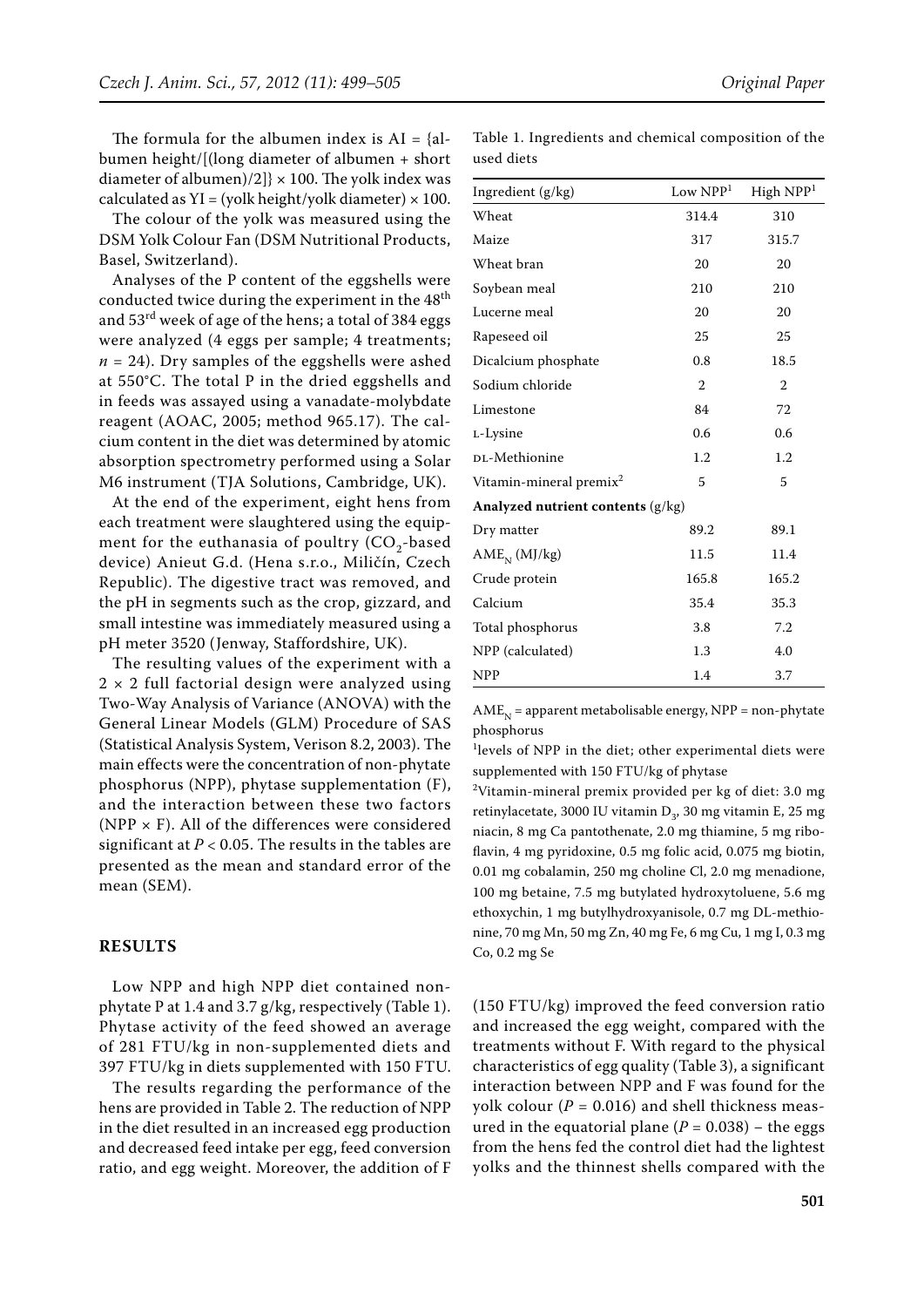| Phytase (FTU/kg)           | Low NPP      |              | High NPP       |              |            | Probability |         |                |
|----------------------------|--------------|--------------|----------------|--------------|------------|-------------|---------|----------------|
|                            | $\mathbf{0}$ | 150          | $\mathbf{0}$   | 150          | <b>SEM</b> | <b>NPP</b>  | F       | $NPP \times F$ |
| Hen-day egg production (%) | 82.7         | 85.3         | 79.4           | 79.4         | 0.48       | < 0.001     | ns      | ns             |
| Egg weight $(g)$           | 62.5         | 63.6         | 63.6           | 64.5         | 0.12       | < 0.001     | < 0.001 | ns             |
| Egg mass $(kg/hen)$        | 4.3          | 4.6          | 4.2            | 4.4          | 0.05       | ns          | ns      | ns             |
| Feed intake (g/day/bird)   | 120.7        | 120.1        | 119.4          | 117.3        | 0.60       | ns          | ns      | ns             |
| Feed intake (g/egg)        | 146.3        | 141.3        | 151.1          | 150.0        | 1.02       | 0.001       | ns      | ns             |
| FCR (kg feed/kg egg mass)  | 2.34         | 2.24         | 2.39           | 2.35         | 16.110     | 0.020       | 0.019   | ns             |
| Mortality (pcs)            | 2            | $\mathbf{0}$ | $\overline{2}$ | $\mathbf{0}$ |            |             |         |                |

Table 2. The performance characteristics of laying hens

NPP = non-phytate phosphorus, F = phytase, FCR = feed conversion ratio, ns = not significant

other treatments. The content of NPP in the diet particularly influenced the albumen and shell quality: the higher level of NPP (4.0 g/kg) increased the albumen height, albumen index, Haugh units, yolk

height, shell thickness, shell index, shell weight, and shell percentage. The eggs laid by the hens in the treatments with 3-phytase addition showed lower values of yolk index and higher values of yolk

Table 3. Physical characteristics of eggs and Ca and P contents in eggshells

|                                 | Low NPP      |       | High NPP     |       |            | Probability |         |                |
|---------------------------------|--------------|-------|--------------|-------|------------|-------------|---------|----------------|
| Phytase (FTU/kg)                | $\mathbf{0}$ | 150   | $\mathbf{0}$ | 150   | <b>SEM</b> | <b>NPP</b>  | $\rm F$ | $NPP \times F$ |
| Eggshell surface $(cm2)$        | 73.6         | 74.2  | 74.3         | 75.0  | 0.19       | 0.049       | ns      | ns             |
| Albumen height (mm)             | 6.4          | 6.4   | 7.0          | 7.2   | 0.05       | < 0.001     | ns      | $\rm ns$       |
| Albumen index (%)               | 7.7          | 7.6   | 8.6          | 8.7   | 0.08       | < 0.001     | ns      | $\rm ns$       |
| Haugh units                     | 77.9         | 78.0  | 82.1         | 83.0  | 0.36       | < 0.001     | ns      | ns             |
| Albumen weight (g)              | 40.5         | 40.9  | 41.1         | 41.5  | 0.19       | ns          | ns      | $\rm ns$       |
| Albumen percentage (%)          | 64.5         | 64.4  | 64.4         | 64.3  | 0.10       | ns          | ns      | $\rm ns$       |
| Yolk height (mm)                | 18.2         | 17.9  | 18.3         | 18.3  | 0.05       | 0.007       | ns      | $\rm ns$       |
| Yolk index (%)                  | 44.0         | 43.3  | 44.1         | 43.7  | 0.12       | ns          | 0.033   | ns             |
| Yolk colour - La Roche          | 10.5         | 10.9  | 10.9         | 10.9  | 0.06       | ns          | ns      | 0.016          |
| Yolk weight (g)                 | 16.2         | 16.4  | 16.3         | 16.7  | 0.07       | ns          | 0.050   | $\rm ns$       |
| Yolk percentage (%)             | 26.0         | 25.9  | 25.8         | 25.9  | 0.09       | ns          | ns      | ns             |
| Yolk and albumen ratio (%)      | 40.4         | 40.4  | 40.2         | 40.5  | 0.19       | ns          | ns      | $\rm ns$       |
| Shell deformation (mm)          | 0.486        | 0.477 | 0.482        | 0.476 | 0.0025     | ns          | ns      | $\rm ns$       |
| Shell breaking strength (N)     | 37.26        | 38.40 | 38.50        | 38.94 | 0.291      | ns          | ns      | $\rm ns$       |
| Shell thickness, blunt end (mm) | 0.322        | 0.333 | 0.335        | 0.338 | 0.0013     | < 0.001     | 0.006   | ns             |
| Shell thickness, equator (mm)   | 0.328        | 0.338 | 0.343        | 0.342 | 0.0013     | < 0.001     | ns      | 0.038          |
| Shell thickness, sharp end (mm) | 0.336        | 0.345 | 0.349        | 0.350 | 0.0014     | 0.002       | ns      | ns             |
| Shell thickness, average (mm)   | 0.329        | 0.339 | 0.342        | 0.343 | 0.0012     | < 0.001     | 0.022   | $\rm ns$       |
| Shell index $(g.100/cm^2)$      | 8.1          | 8.3   | 8.4          | 8.4   | 0.03       | 0.003       | ns      | $\rm ns$       |
| Shell weight (g)                | 6.0          | 6.2   | 6.2          | 6.3   | 0.03       | < 0.001     | 0.010   | ns             |
| Shell percentage (%)            | 9.5          | 9.7   | 9.8          | 9.8   | 0.03       | 0.025       | ns      | $\rm ns$       |
| Shell P content (g/kg ash)      | 1.31         | 1.29  | 1.34         | 1.29  | 0.012      | ns          | ns      | ns             |

 $NPP = non-phytate phosphorus, F = phytase, ns = not significant$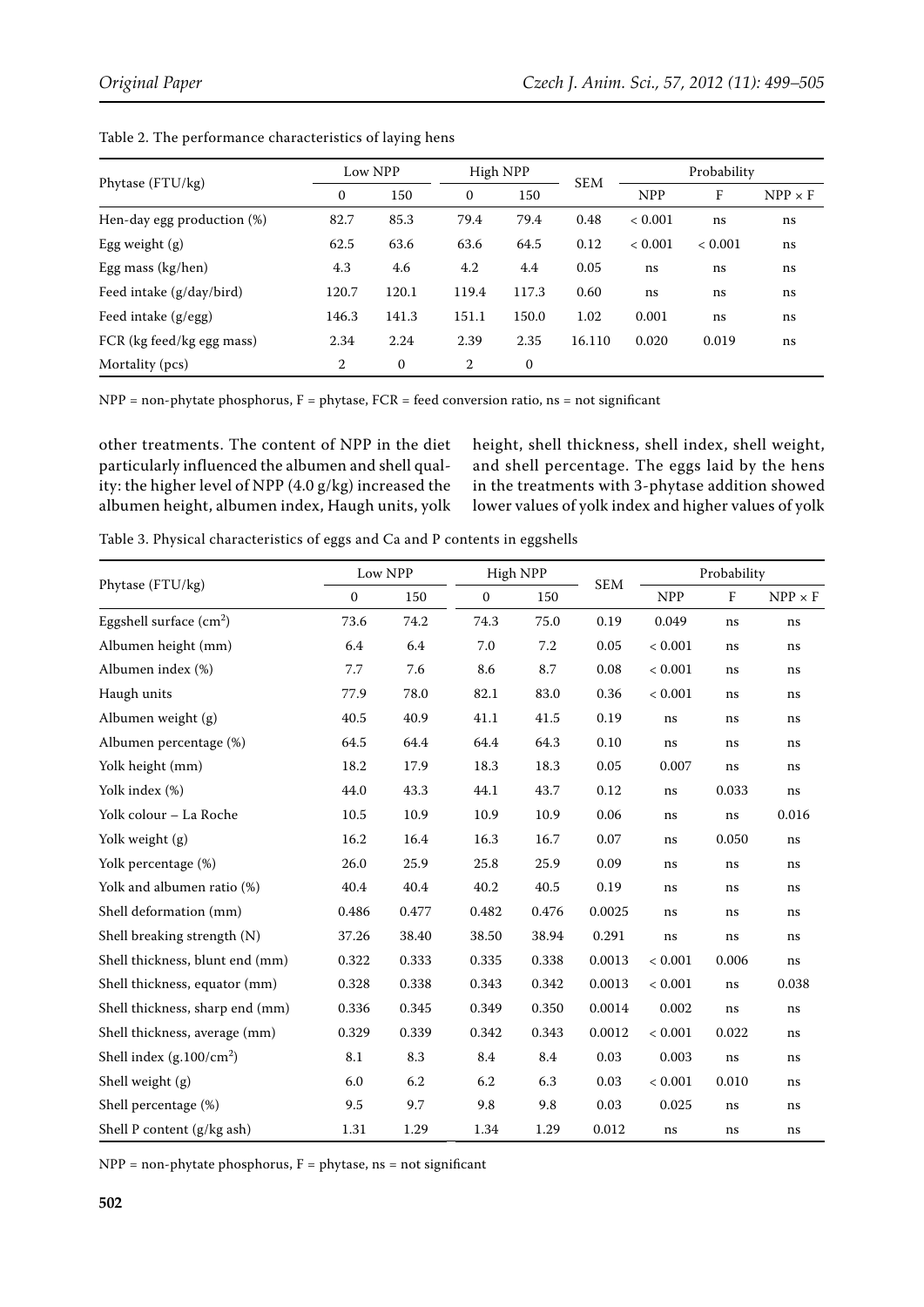| Phytase (FTU/kg) |      | Low NPP |          | High NPP |            | Probability |       |                |
|------------------|------|---------|----------|----------|------------|-------------|-------|----------------|
|                  |      | 150     | $\theta$ | 150      | <b>SEM</b> | <b>NPP</b>  |       | $NPP \times F$ |
| Crop             | 4.95 | 5.02    | 4.91     | 4.86     | 0.037      | ns          | ns    | ns             |
| Gizzard          | 4.02 | 4.44    | 4.50     | 4.90     | 0.107      | 0.035       | 0.018 | ns             |
| Small intestine  | 5.83 | 5.67    | 5.59     | 5.65     | 0.077      | ns          | ns    | ns             |

#### Table 4. pH of the digestive tract

 $NPP = non-phytate phosphorus, F = phytase, ns = not significant$ 

weight, shell thickness, and shell weight. The shell strength and P content in the eggshells was not negatively influenced by the dietary treatment. As shown in Table 4, the lowest values for the digestive tract pH were recorded in the gizzard. In addition, the higher level of dietary NPP and F supplementation increased the pH in the gizzard segment.

### **DISCUSSION**

The complete diets for hens in the Czech Republic have unnecessarily high P contents. This fact results in increased feed costs, often decreased performance, and environmental pollution by the unused P that is excreted. The recommendation for laying hen diets is 0.25% AP or 250 mg/hen per day (National Research Council, 1994), but much higher levels than this amount are commonly used in the industry. The AP or NPP requirement found in the literature varies from 0.13 to 0.30 (Mayer and Parsons, 2011).

Phytases are also used as dietary feed additives in order to increase the digestibility of phytate P and positively influence the digestibility of other nutrients. However, at higher doses (300−500 FTU/kg), F emphasises the negative effect of high levels of P in the diet. In the current study, a higher concentration of P in the diet decreased the hen-day egg production, feed intake, and feed conversion ratio. The higher level of P that we chose was the same as in the experiments of Skřivan et al. (2010), in which an identical negative effect of excessive P was observed. In addition, F mobilises phytate, Ca, and other nutrients. It is known that a higher concentration of Ca at the end of the laying period can improve the eggshell quality and increase the hen-day egg production. In our case, the addition of F (150 FTU/kg) non-significantly increased the egg production only in those hens fed the diet with the lower level of AP. Moreover, our results indicate that the lower level of

AP (1.3 g/kg) significantly (*P* < 0.001) decreased the egg weight in comparison to 4.0 g of AP per kg of diet. Some authors have reported that a low dietary AP without supplemental F decreased performance characteristics, such as egg production, feed consumption or egg weight (Summers, 1995; Gordon and Roland, 1998; Boling et al., 2000; Francesch et al., 2005). In contrast, an increase in egg production, feed consumption, and egg weight (Um and Paik, 1999; Cabuk et al., 2004) and an improvement in the feed conversion (Jalal and Scheideler, 2001; Liebert et al., 2005) were found after F addition. The reduction of the feed conversion ratio and increase of the egg weight due to the F supplement is also evident from our results. The opposite results were reported by Carlos and Edwards (1998) and Berry et al. (2003) who did not find any significant effect of F on the egg weight. Accordingly, Keshavarz (2003) showed that the presence of F did not have an effect on performance but reduced several indices of shell quality. In addition, Lim et al. (2003) recorded a significant interaction between the NPP level and F for egg production. The high NPP level (0.25%) and F supplementation (300 FTU/kg) increased egg production only in the second 10-week period (weeks 31−41).

The values of the albumen height, albumen index, Haugh units, and yolk height were significantly decreased at the lower concentration of NPP. There were no observed effects of F addition on these parameters. A low P content could reduce the formation of phosphoproteins in egg yolk and albumen. In contrast, the F added to the low-NPP feed improved the pigmentation of the egg yolk, a result that was also observed by Kozlowski and Jeroch (2011). The lower values of eggshell quality without decreases in its strength can be explained by a significant increase in egg production at the lower content of NPP. The addition of F to a low dietary content of NPP positively influenced the eggshell quality versus a high content of NPP.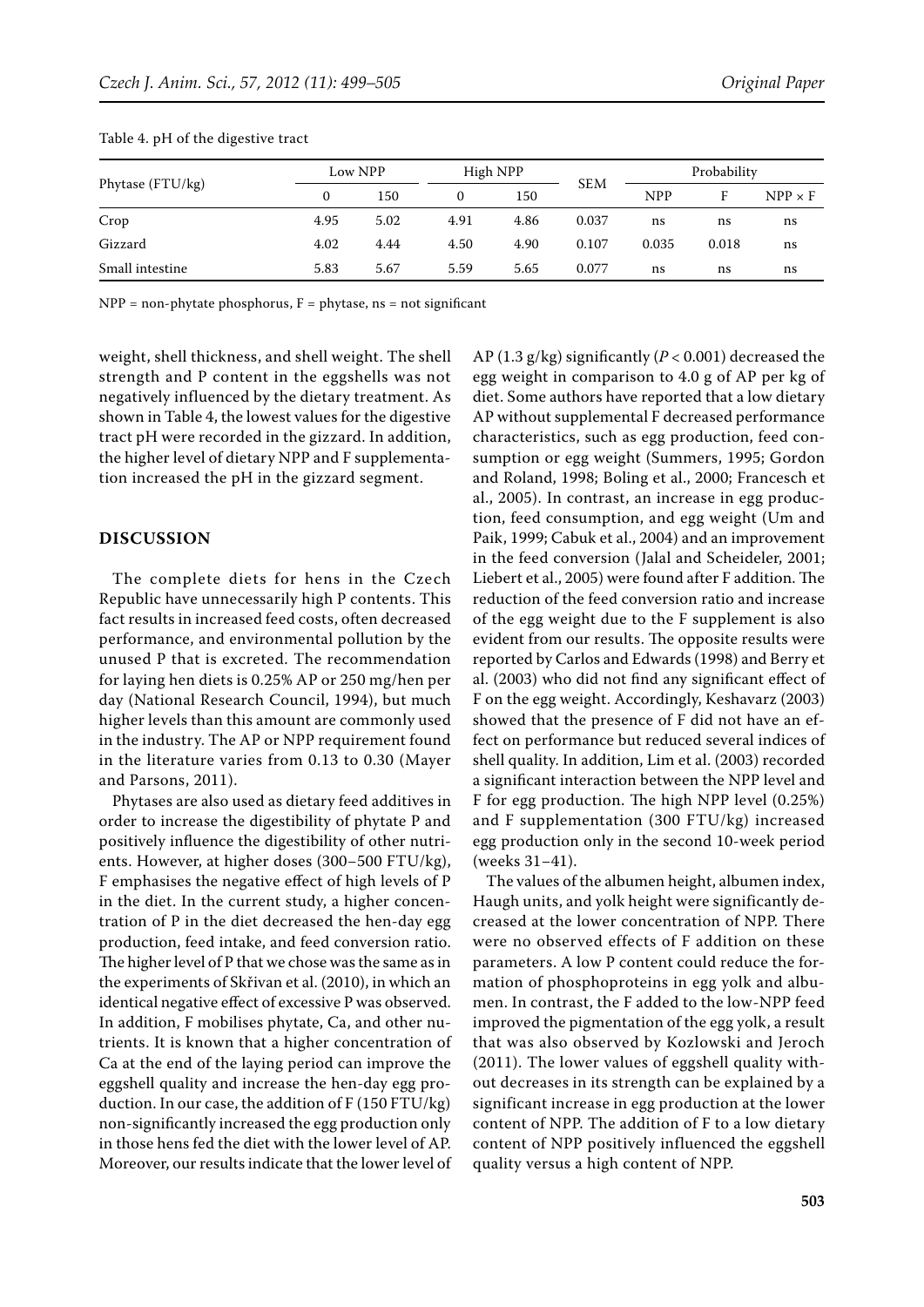The main sites of microbial F activity in the digestive tract of laying hens are the crop and caeca (Al-Sharafat et al., 2009), and F is more efficient at a lower pH. The 3-phytase from *Aspergillus niger* has two optimal pH levels (2.5 and 5.0), while the 6-phytase from *Peniophora lycii* is between 4.5–5.0 (Lassen et al., 2001; Tamim et al., 2004). In this experiment, the higher level of P or addition of F increased the pH in the gizzard to a value suitable for F activity. Mucosal F have also been identified in the small intestine of poultry. However, their efficacy is largely thought to be rendered insignificant due to the levels of Ca present in poultry diets (Tamin et al., 2004). Because the pH in the small intestine of broilers is between 5.5 and 6.6 (Shafey et al., 1991), the dietary Ca complexes with the phytate thus make the phytate unavailable for F activity (Wilkinson et al., 2011).

## **Conclusion**

A diet for hens with no added F, containing only 1.3 g/kg of NPP, was shown to lead to a higher egg production than a diet with a concentration of 4.0 g/kg NPP; however, the egg weight did not decrease. From the point of view of albumen quality and certain eggshell quality indicators (with the exception of eggshell strength), a diet without added F is deficient in NPP. The supplementation of 150 FTU/kg F to a low-P diet increased the characteristics of performance and egg quality.

## **References**

- Ahmed A.M.H., Rodriguez-Navarro A.B., Vidal M.L., Gautron J., Garcia-Ruiz J.M., Nys Y. (2005): Changes in eggshell mechanical properties, crystallographic texture and in matrix proteins induced by moult in hens. British Poultry Science, 46, 268–279.
- Al-Sharafat A., Al-Desiet B., Al-Kouri S. (2009): The effect of calcium level, microbial phytase and citric acid on performance parameters and eggshell quality of laying hens fed corn soybean meal diet. Journal of Animal and Veterinary Advances, 8, 1829–1837.
- AOAC (2005): Official Methods of Analysis. 18th Ed. AOAC International, Gaithersburg, USA.
- Berry W.D., Hess J.B., Lien R.J., Roland D.A. (2003): Egg production, fertility, and hatchability of breeder hens receiving dietary phytase. Journal of Applied Poultry Research, 12, 264–270.
- Boling S.D., Douglas M.W., Shirley R.B., Parsons C.M., Koelkebeck K.W. (2000): The effects of various dietary levels of phytase and available phosphorus on performance of laying hens. Poultry Science, 79, 535–538.
- Cabuk M., Bozkurt M., Kirkpinar F., Ozkul H. (2004): Effect of phytase supplementation of diets with different levels of phosphorus on performance and egg quality of laying hens in hot climatic conditions. South African Journal of Animal Science, 34, 13–17.
- Carlos A.B., Edwards H.M. (1998): The effects of 1,25-dihydroxycholecalciferol and phytase on the natural phytate phosphorus utilization by laying hens. Poultry Science, 77, 850–858.
- de Faria D.E., Junqueira O.M., Sakomura N.K., Santana A.E. (1999): Effect of different levels of manganese and phosphorus on the performance and eggshell quality of laying hens. Revista Brasileira de Zootecnia, 28, 105–112.
- Dušková D., Marounek M., Březina P. (2001): Determination of phytic acid in feeds and faeces of pigs and poultry by capillary isotachophoresis. Journal of the Science of Food and Agriculture, 81, 36–41.
- Eeckhout W., De Paepe M. (1994): Total phosphorus, phytate phosphorus and phytase activity in plant feedstuffs. Animal Feed Science and Technology, 47, 19–29.
- European Union Council Directive (1999): Council Directive 1999/74/EC of July 19<sup>th</sup>, 1999. Official Journal of the European Communities, L 203, 53–57.
- Francesch M., Broz J., Brufau J. (2005): Effects of an experimental phytase on performance, egg quality, tibia ash content and phosphorus bioavailability in laying hens fed on maize- or barley-based diets. British Poultry Science, 46, 340–348.
- Gordon R.W., Roland D.A. (1998): Influence of supplemental phytase on calcium and phosphorus utilization in laying hens. Poultry Science, 77, 290–294.
- Haugh R.R. (1937): The Haugh unit for measuring egg quality. U.S. Egg and Poultry Magazine, 43, 552–555, 572–573.
- Jalal M.A., Scheideler S.E. (2001): Effect of supplementation of two different sources of phytase on egg production parameters in laying hens and nutrient digestiblity. Poultry Science, 80, 1463–1471.
- Keshavarz K. (2000): Nonphytate phosphorus requirement of laying hens with and without phytase on a phase feeding program. Poultry Science, 79, 748–763.
- Keshavarz K. (2003): A comparison between cholecalciferol and 25-OH-cholecalciferol on performance and eggshell quality of hens fed different levels of calcium and phosphorus. Poultry Science, 82, 1415–1422.
- Kozlowski K., Jeroch H. (2011): Efficacy of different levels of *Escherichia coli* phytase in hens fed maize-soyabean